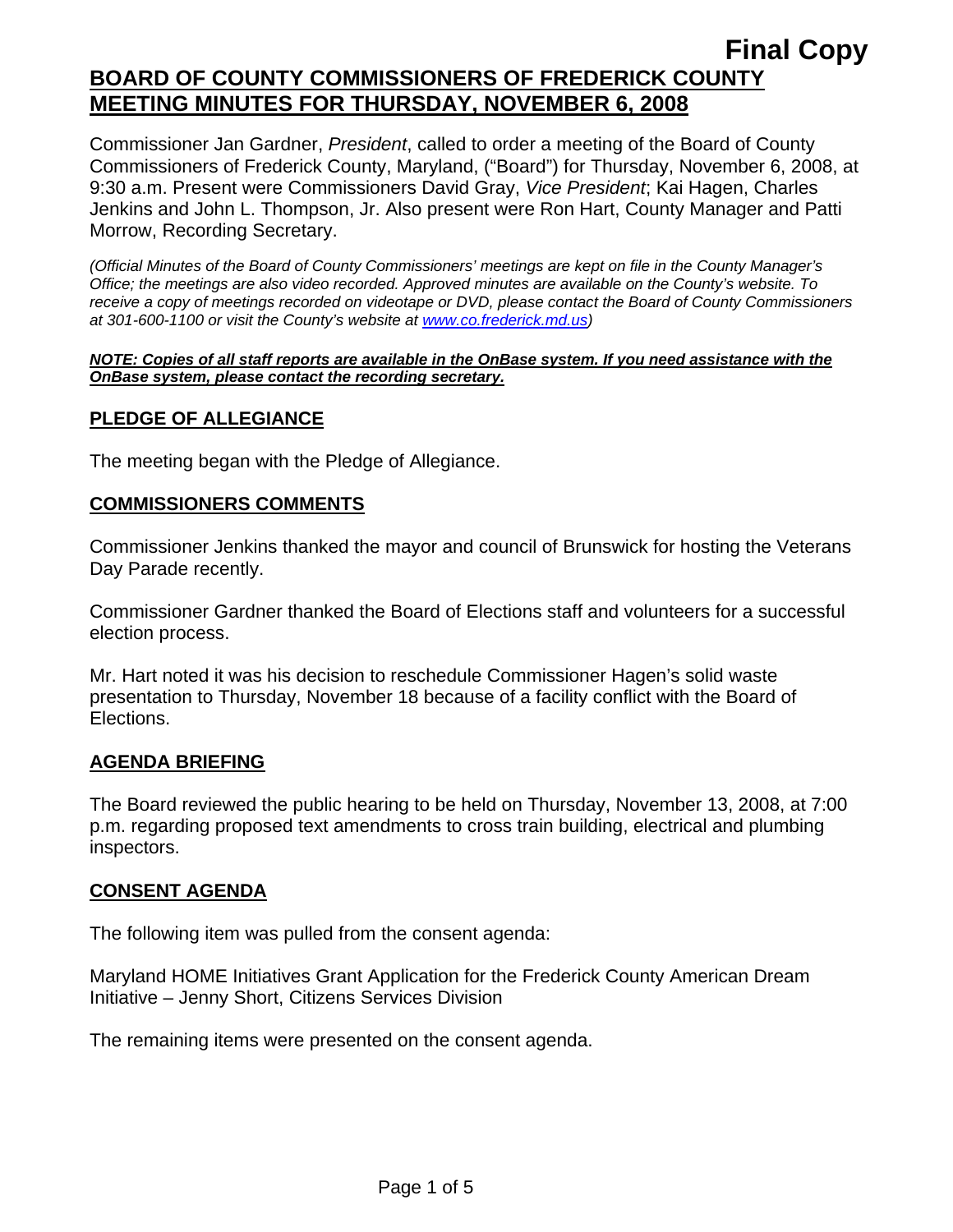# BID AWARDS

- 1. Purchasing Memo #09-94 Ninety (90) Day Contract Extension of Desktop Office **Supplies**
- 2. Purchasing Memo #09-95 –Medical Services for the Inmates at the Frederick County Adult Detention Center (Renewal Contract RFP#05-35)
- 3. Purchasing Memo #09-96 Flexible Spending Account Administrative Services Piggybacking Montgomery County Contract
- 4. Purchasing Memo #09-97 Request to Purchase Two Horton Ambulances (Piggyback Contract)

#### MISCELLANEOUS

1. Memorandum of Agreement - Claiming of Federal Funds - Leon Hewerdine, Department of Social Services

# **ADMINISTRATIVE BUSINESS**

#### **Veterans Day Proclamation**

The Board proclaimed Tuesday, November 11, 2008, as Veterans Day in Frederick County.

#### **Bid Awards – Hal Good, Finance Division**

• Purchasing Memo #09-51 – Contract with Scott Key Center, Inc. for Custodial Services

Wayne Roach, Management Services, Sean Lore and Vince Coates, Scott Key Center, participated in the discussion.

Commissioner Hagen moved to approve the custodial services contract with the Scott Key Center, Inc. Commissioner Gray seconded the motion that passed 5-0.

• Purchasing Memo #09-91 – Renew Storage Tank Rental Agreement and Purchase of Liquid De-Icing Material

Tom Meunier and Bill Routzahn, Public Works Division, participated in the discussion.

Commissioner Jenkins moved to approve the staff recommendation. Commissioner Gray seconded the motion that passed 5-0.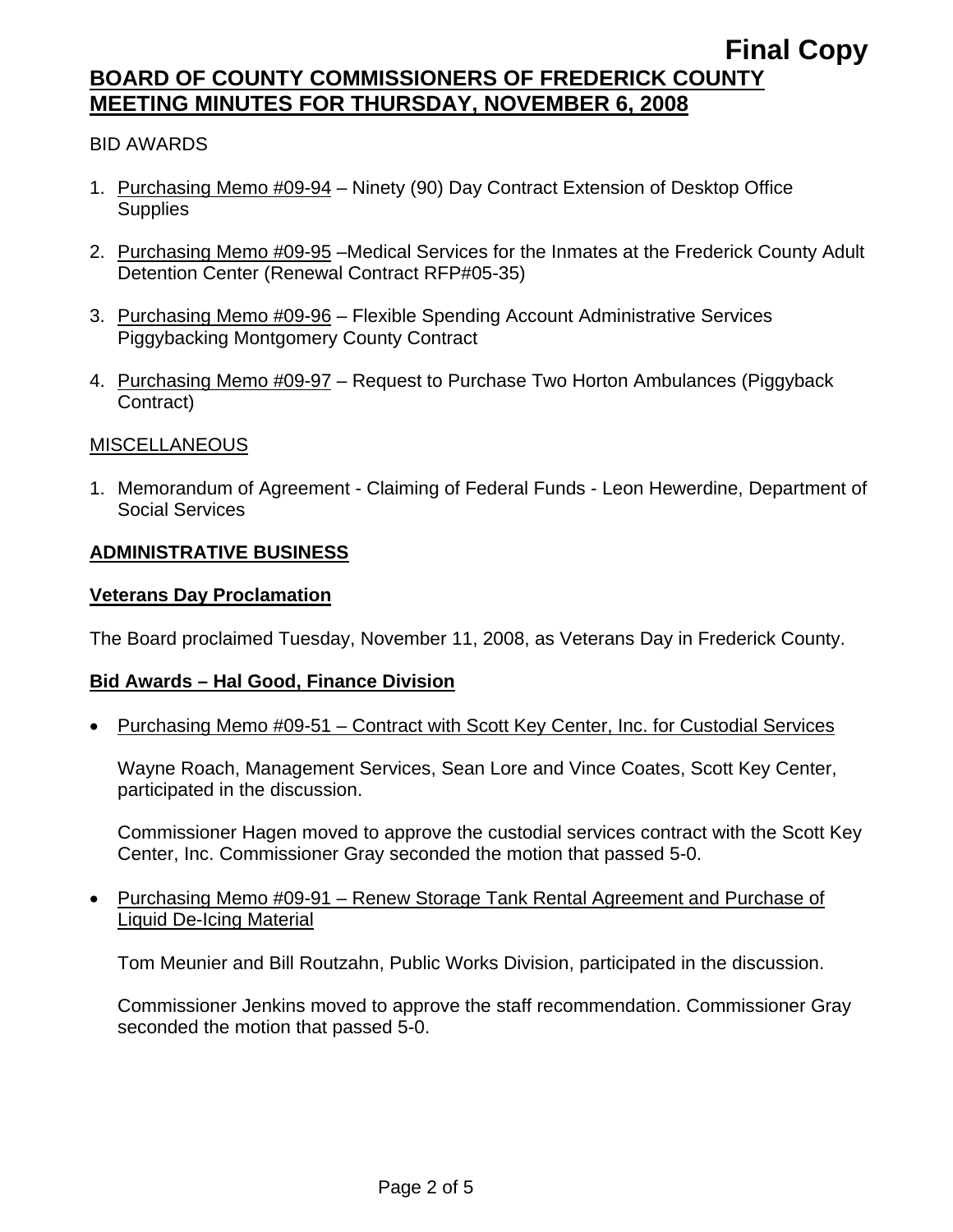### **Decision on Frederick County Board of Appeals Vacancies - Joyce Grossnickle, County Manager's Office**

Commissioner Hagen moved to appoint Al Duke to fill the full-time vacancy for a term to expire June 30, 2009. Commissioner Jenkins seconded the motion that passed 5-0.

Commissioner Gray moved to appoint Christopher Manners, Esquire, to fill the alternate position for a term to expire June 30, 2010. Commissioner Jenkins seconded the motion that passed 5-0.

#### **Maryland HOME Initiatives Grant Application for the Frederick County American Dream Initiative – Jenny Short, Citizens Services Division**

Jenny Short briefed the Board on the specifics of the initiative.

Commissioner Hagen moved to approve the staff recommendation. Commissioner Gray seconded the motion that passed 5-0.

# **Presentation of the 2008 Farmers Market Economic Impact Study - Colby Ferguson and Sandy Wagerman, Economic Development Division**

Laurie Boyer, Economic Development Division, introduced the impact study.

Mr. Ferguson presented a PowerPoint presentation.

There was no action taken as the item was informational.

# **Finalization of the 2009 Legislative Package – John Mathias, Office of the County Attorney**

#### Solid Waste Franchising

Mike Marschner, Utilities and Solid Waste Management Division, participated in the discussion.

The licensing of trash haulers was discussed.

Commissioner Thompson moved to keep solid waste franchising in the 2009 legislative package in the identical form as it was presented in the 2008 legislative package. Commissioner Gray seconded the motion that passed 3-2 with Commissioners Hagen and Jenkins opposed. It was noted Commissioner Gray would advocate for the bill during the legislative sessions.

Mr. Marschner indicated the single stream recycling bid award recommendation would be presented to the Board prior to the November 21, 2008, delegation meeting.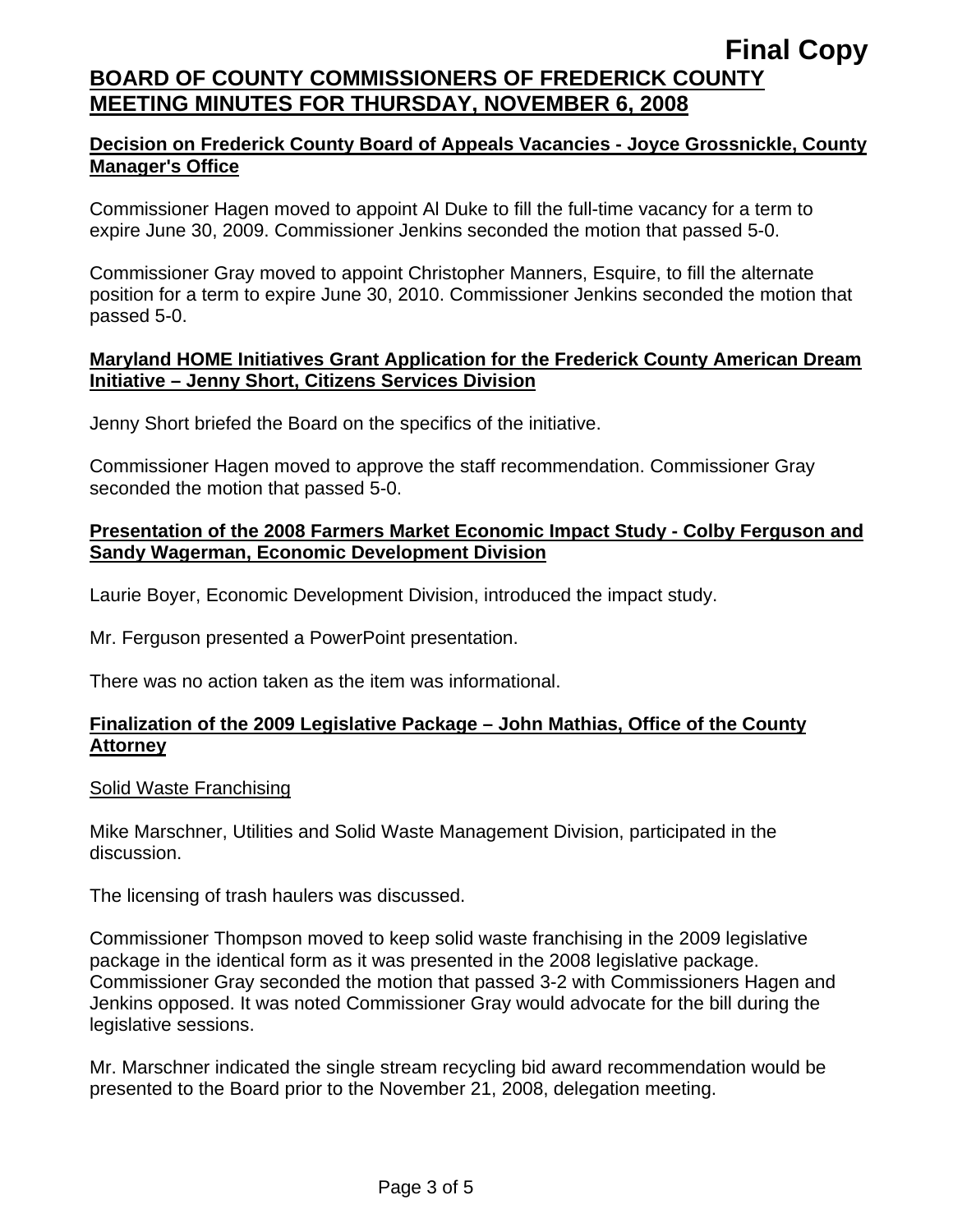#### Foreclosures/Renters Issue

Jenny Short participated in the discussion.

It was suggested to put the issue on the agenda as a topic of discussion at the delegation meeting.

The proposed legislative items would be presented by the Board to the Frederick County delegation members as reflected below:

Commissioner Gardner:

- Reduced state property tax for agricultural land subject to an agricultural preservation easement.
- Statewide proposal that pharmacies accept unused medicines for proper disposal.

Commissioner Gray:

- Solid waste franchising.
- County Commissioner compensation and pension/retirement program.

Commissioner Hagen:

- Authorization to establish a reasonable charge for public water shutoff.
- Liquor Board request for additional part-time alcoholic beverage inspectors.

Commissioner Jenkins:

• Joint resolution for Maryland General Assembly to call for U.S. Constitutional Convention regarding illegal immigration.

Commissioner Thompson:

- Maryland Constitutional Amendment to prohibit "economic development" takings in Frederick County.
- "Merged" state bond bill to provide for capital equipping of Frederick County Public Schools (FCPS) and replacement of FCPS playground equipment.